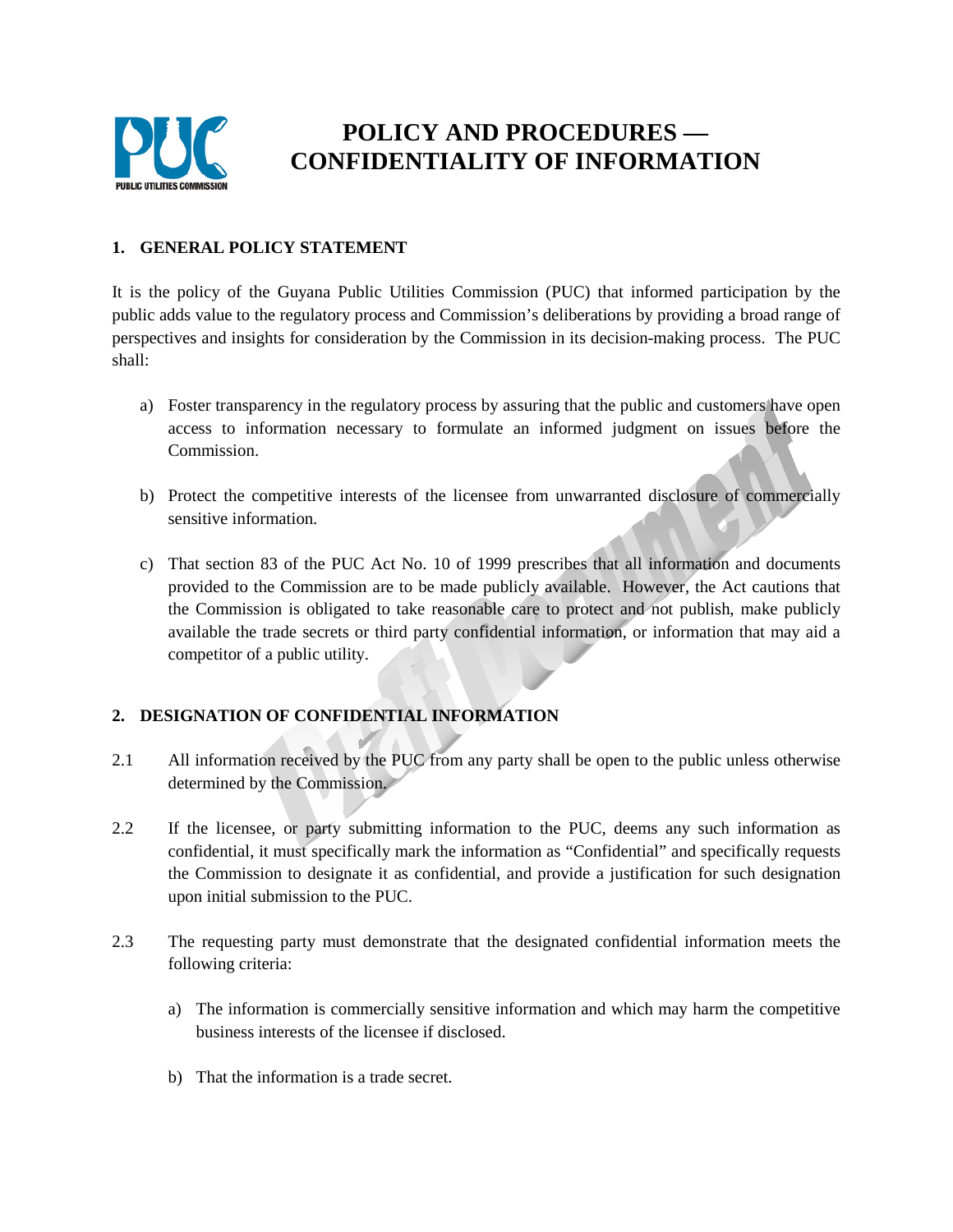- c) The requesting party has made a reasonable effort to maintain the secrecy or confidentiality of the information, and/or
- d) The harm from disclosure would outweigh the public interests in disclosure.
- 2.4 Within three (3) days of a licensee designating information as confidential, the Commission shall notify interested parties that the claim has been made and provide a description of the type and nature of the information.
- 2.5 Within five (5) days of the above notification, interested parties may object to the designation and request an opportunity to argue against the claim. The opportunity shall be provided through one or all of the following means:
	- a) Written comments, and/or
	- b) Oral arguments at a Commission hearing.
- 2.6 The designated information shall not be disclosed until a determination of confidentiality is made by the Commission. If the Commission determines that the designated information does not meet the criteria for confidentiality, it shall be immediately available to the public.

## **3. ACCESS TO CONFIDENTIAL INFORMATION**

- 3.1 If information is determined to be confidential by the Commission, the Chairman and Commissioners and PUC staff may have access to the information in the course of their duties, but such information shall not be disclosed to the public.
- 3.2 Access to confidential information shall be granted to any person approved by the party designating the information as confidential.
- 3.3 Authorized representatives of interested parties participating in PUC proceedings and consultations may request authorization from the Commission to review confidential information. The Commission may authorize such access to confidential information under the following conditions:
	- a) Take into consideration what the requested party claiming confidentiality has stated and section 83 of the Public Utilities Commission Act No. 10 of 1999.
	- b) Conclusion that the interested party requires access in order to make adequate arguments before the Commission on an issue for which the information is relevant.